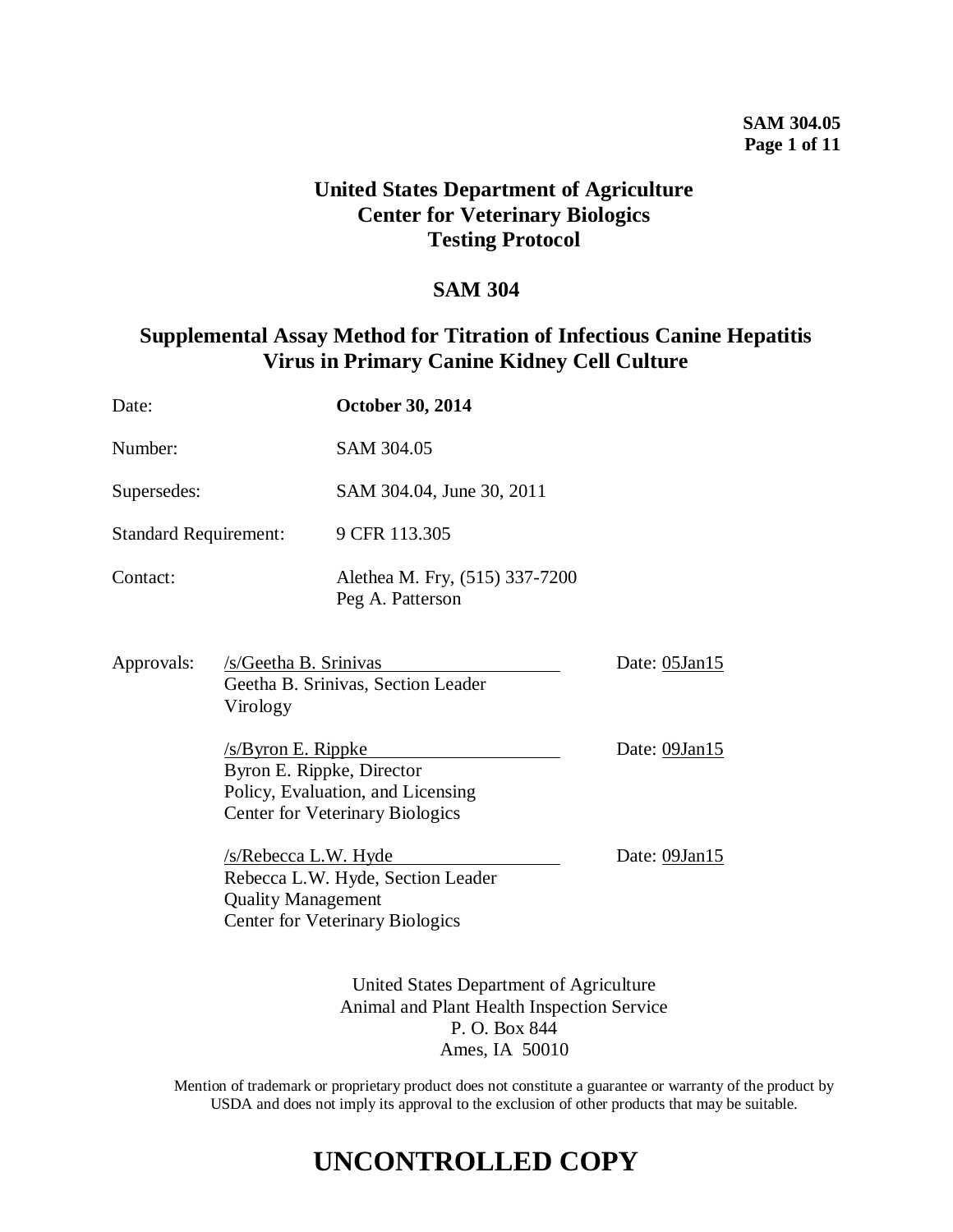## **Table of Contents**

- **1. Introduction**
- **2. Materials**
	- **2.1 Equipment/instrumentation**
	- **2.2 Reagents/supplies**
- **3. Preparation for the Test**
	- **3.1 Personnel qualifications/training**
	- **3.2 Preparation of equipment/instrumentation**
	- **3.3 Preparation of reagents/control procedures**
	- **3.4 Preparation of the Test Vaccine**
- **4. Performance of the Test**
- **5. Interpretation of the Test Results**
- **6. Report of Test Results**
- **7. References**
- **8. Summary of Revisions**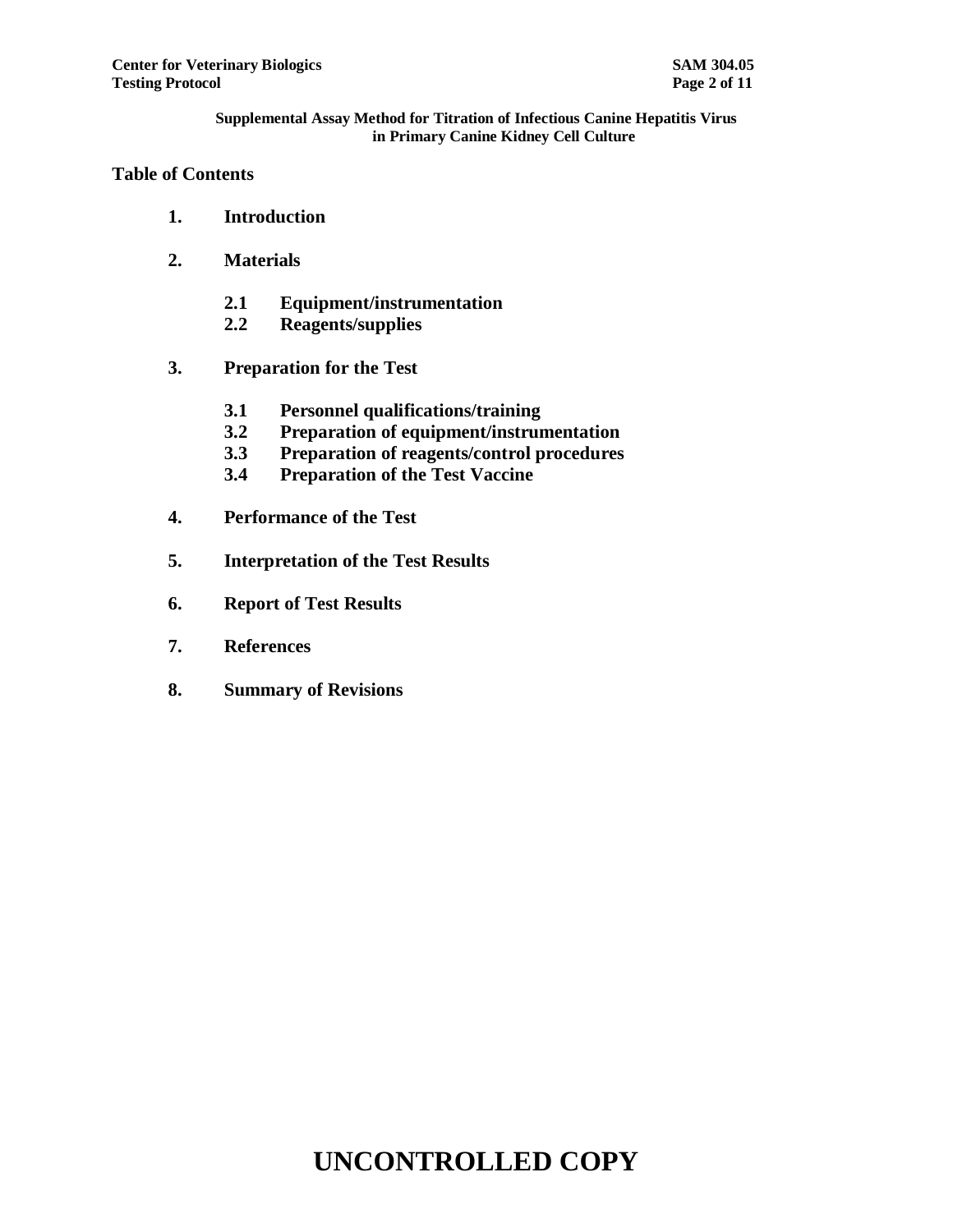### **1. Introduction**

This Supplemental Assay Method (SAM) describes an *in vitro* test method for assaying modified-live infectious canine hepatitis (ICH) or canine adenovirus (CAV) type 1 virus vaccines for viral content. ICH endpoint is determined by cytopathic effect (CPE) in primary dog kidney (DKp) cell culture.

## **2. Materials**

## **2.1 Equipment/instrumentation**

Equivalent equipment or instrumentation may be substituted for any brand name listed below.

**2.1.1** Incubator,  $36^{\circ} \pm 2^{\circ}$ C, high humidity,  $5\% \pm 1\%$  CO<sub>2</sub> (Model 3336, Forma Scientific Inc.)

- **2.1.2** Water bath,  $36^\circ \pm 2^\circ \text{C}$
- **2.1.3** Microscope, inverted light (Model CK, Olympus America Inc.)
- **2.1.4** Vortex mixer (Vortex-2 Genie, Model G-560, Scientific Industries Inc.)
- **2.1.5** Syringe, 2-mL self-refilling, repetitive
- **2.1.6** Pipettor with tips and/or motorized microliter pipette
- **2.1.7** Micropipettor, 300-µL x 12-channel
- **2.1.8** Pipette-aid

## **2.2 Reagents/supplies**

Equivalent reagents or supplies may be substituted for any brand name listed below. All reagents and supplies must be sterile.

**2.2.1** ICH Positive Control, Mirandola strain of ICH virus, type 1

**2.2.2** Monospecific antisera, free of ICH antibody, that neutralize the non-ICH fractions present in multifraction vaccines, e.g. canine parainfluenza virus (CPI), canine parvovirus (CPV), canine distemper virus (CDV), etc.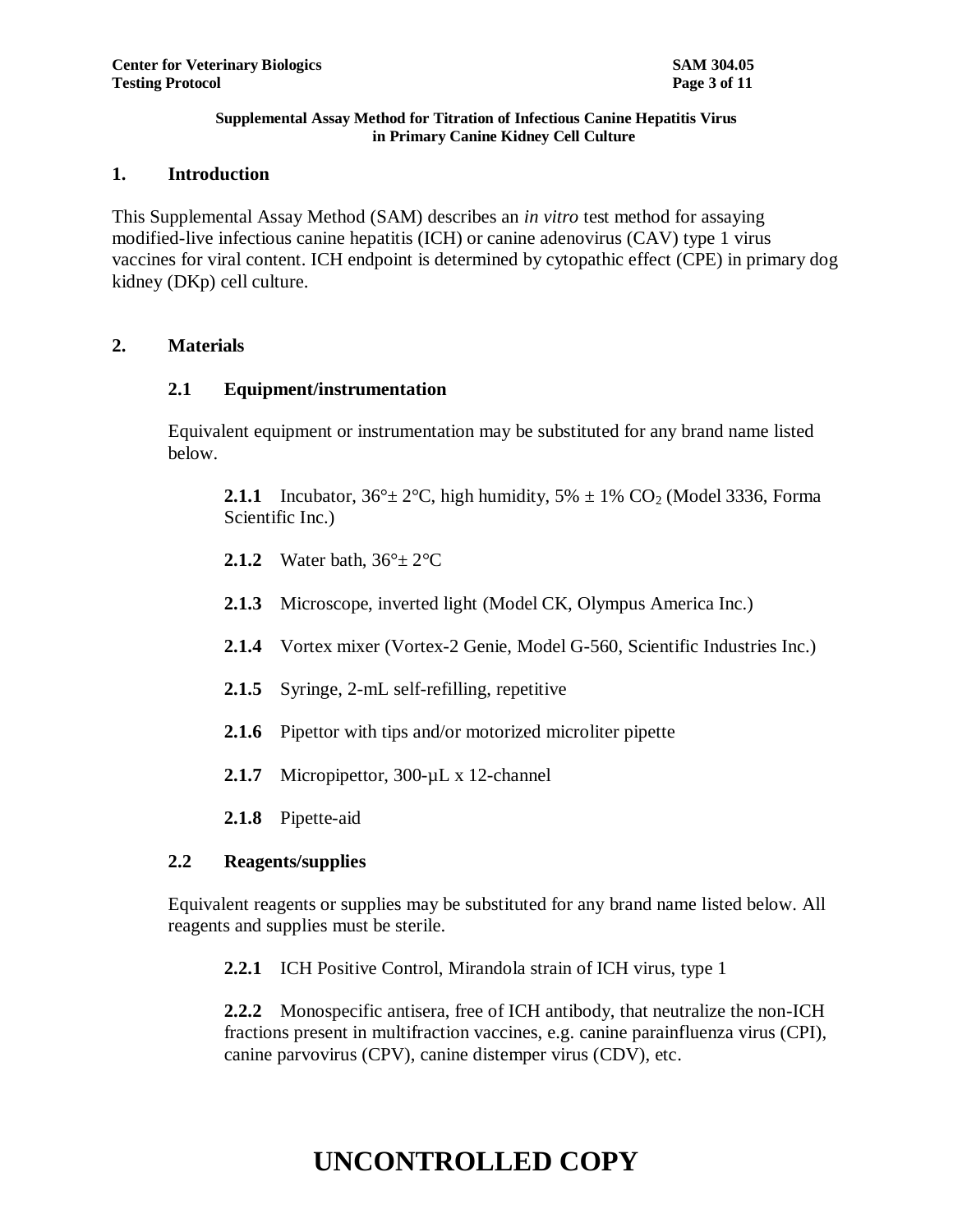**2.2.3** Primary dog kidney (DKp) cell culture, free of extraneous agents as tested by title 9, *Code of Federal Regulations* (9 CFR)

- **2.2.4** Minimum essential medium (MEM)
	- **1.** 9.61 g MEM with Earles salts without bicarbonate
	- **2.** 1.1 g sodium bicarbonate (NaHCO<sub>3</sub>)
	- **3.** Dissolve with 900 mL deionized water (DI).

**4.** Add 5.0 g lactalbumin hydrolysate or edamine to 10 mL DI, heat to 60°± 2°C until dissolved, then add to the solution in **Step 3** with constant mixing.

**5.** Q.S. to 1000 mL with DI, and adjust pH to 6.8-6.9 with 2N hydrochloric acid (HCl).

- **6.** Sterilize through a 0.22-µm filter.
- **7.** Aseptically add 50 µg/mL gentamicin sulfate
- **8.** Store at 2°- 7°C.
- **2.2.5** Growth Medium
	- **1.** 940 mL MEM
	- **2.** Aseptically add:
		- **a.** 50 mL gamma-irradiated fetal bovine serum (FBS)
		- **b.** 10 mL L-glutamine (200 mM)
		- **c.** Store at 2°- 7°C.
- **2.2.6** Dulbecco's phosphate buffered saline (DPBS)
	- **1.** 8.0 g sodium chloride (NaCl)
	- **2.** 0.2 g potassium chloride (KCl)
	- **3.** 0.2 g potassium phosphate, monobasic, anhydrous (KH<sub>2</sub>PO<sub>4</sub>)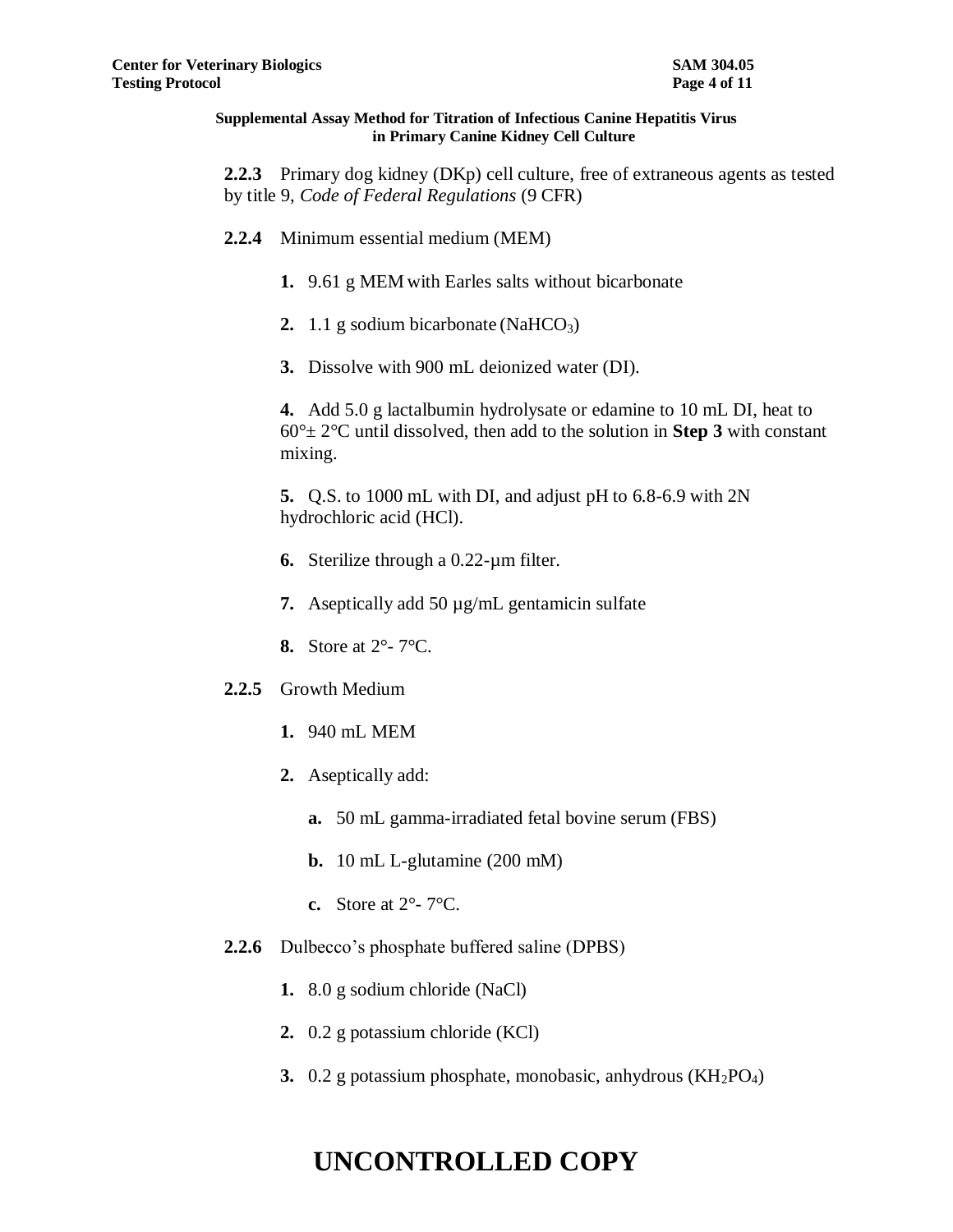- **4.** 0.1 g magnesium chloride, hexahydrate  $(MgCl<sub>2</sub>•6H<sub>2</sub>O)$
- **5.** Dissolve reagents in **Steps 1 through 4** with 900 mL DI.

**6.** Add 1.03 g sodium phosphate, dibasic anhydrous  $(Na_2HPO_4)$  to 10 mL DI, heat to 60°± 2°C until dissolved. Add to the solution in **Step 5** with constant mixing.

**7.** Dissolve 0.1 g calcium chloride, anhydrous  $(CaCl<sub>2</sub>)$  with 10 mL DI and add slowly to the solution in **Step 6** to avoid precipitation.

- **8.** Q.S. to 1000 mL with DI; adjust pH to 7.0-7.3 with 2N HCl.
- **9.** Sterilize through a 0.22-µm filter.

**10.** Store at 2°- 7°C.

- **2.2.7** Cell culture plates, 96-well
- **2.2.8** Polystyrene tubes, 12 x 75-mm
- **2.2.9** Pipettes, 10-mL
- **2.2.10** Reagent reservoir
- **2.2.11** Syringe, 1-mL tuberculin
- **2.2.12** Needles, 18-gauge x 1 1/2-inch

### **3. Preparation for the Test**

### **3.1 Personnel qualifications/training**

Personnel shall have experience in the preparation and maintenance of cell culture as well as in the propagation and maintenance of animal viruses and the quantitation of virus infectivity by CPE.

### **3.2 Preparation of equipment/instrumentation**

On the day of test initiation, set a water bath at  $36^{\circ} \pm 2^{\circ}$ C.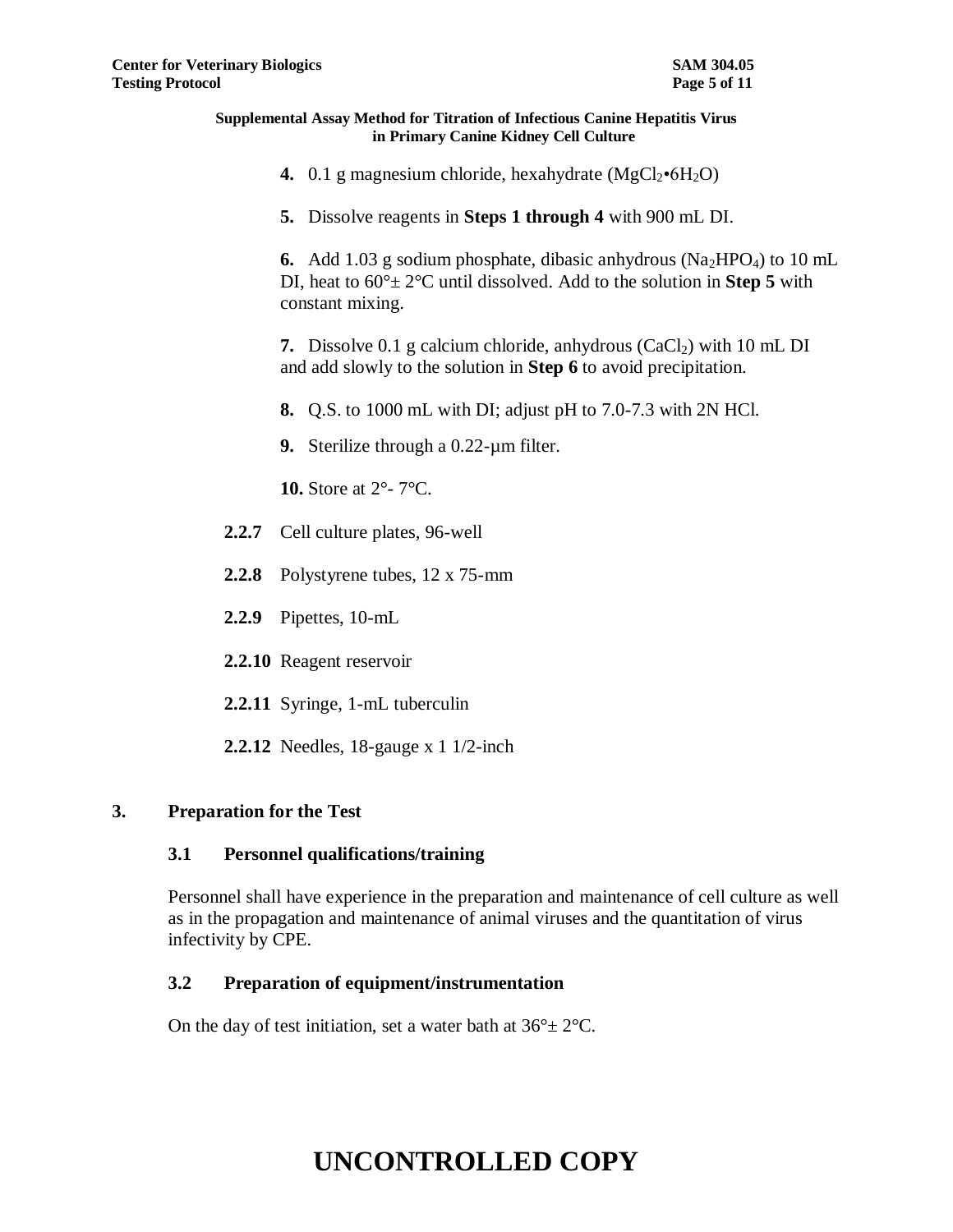## **3.3 Preparation of reagents/control procedures**

**3.3.1** Preparation of DKp cell culture plates (Test Plates)

Cells are prepared from healthy, confluent DKp cell cultures at second or third passage. On the day of test initiation, using the 12-channel micropipettor, add 200 µL/well of approximately  $10^{4.7}$  to  $10^{5.2}$  cells/mL suspended in Growth Medium into all wells of a 96-well cell culture plate. Prepare 1 Test Plate for the controls and 1 Test Vaccine. Each additional Test Plate allows testing of 3 additional Test Vaccines. Incubate at  $36^{\circ} \pm 2^{\circ}$ C in a CO<sub>2</sub> incubator and use within 4 hours.

**3.3.2** Preparation of ICH Virus Positive Control

**1.** On the day of test initiation, rapidly thaw a vial of ICH Virus Positive Control in a water bath.

**2.** Dispense 1.8 mL MEM into enough 12 x 75-mm polystyrene tubes to bracket the expected endpoint according to the CVB Reagent Data Sheet, and label (e.g., 8 tubes labeled  $10^{-1}$  through  $10^{-8}$ , respectively).

**3.** With a 200-µL pipettor, transfer 200 µL of the ICH Virus Positive Control to the first tube labeled  $10^{-1}$ ; mix by vortexing.

**4.** Using a new pipette tip, transfer 200  $\mu$ L from the 10<sup>-1</sup>-labeled tube **(Step 3)** to the  $10^{-2}$  tube; mix by vortexing.

**5.** Repeat **Step 4** for each of the subsequent dilutions, transferring 200 µL from the previous dilution to the next dilution tube until the tenfold dilution series is completed.

**3.3.3** Prepare dilutions of each neutralizing non-ICH antiserum according to the CVB Reagent Data Sheet or manufacturer's instructions.

## **3.4 Preparation of the Test Vaccine**

**3.4.1** Conduct the initial test of a Test Vaccine with a single vial (a single sample from 1 vial). On the day of inoculation, using a sterile 1.0-mL syringe and an 18-gauge x 1 1/2-inch needle, rehydrate a vial of the Test Vaccine with the provided diluent by transferring 1.0 mL for a 1.0-mL-dose vaccine, 0.5 mL for a 1/2-mL-dose vaccine, etc., into the vial containing the lyophilized Test Vaccine; mix by vortexing. Incubate for  $15 \pm 5$  minutes at room temperature.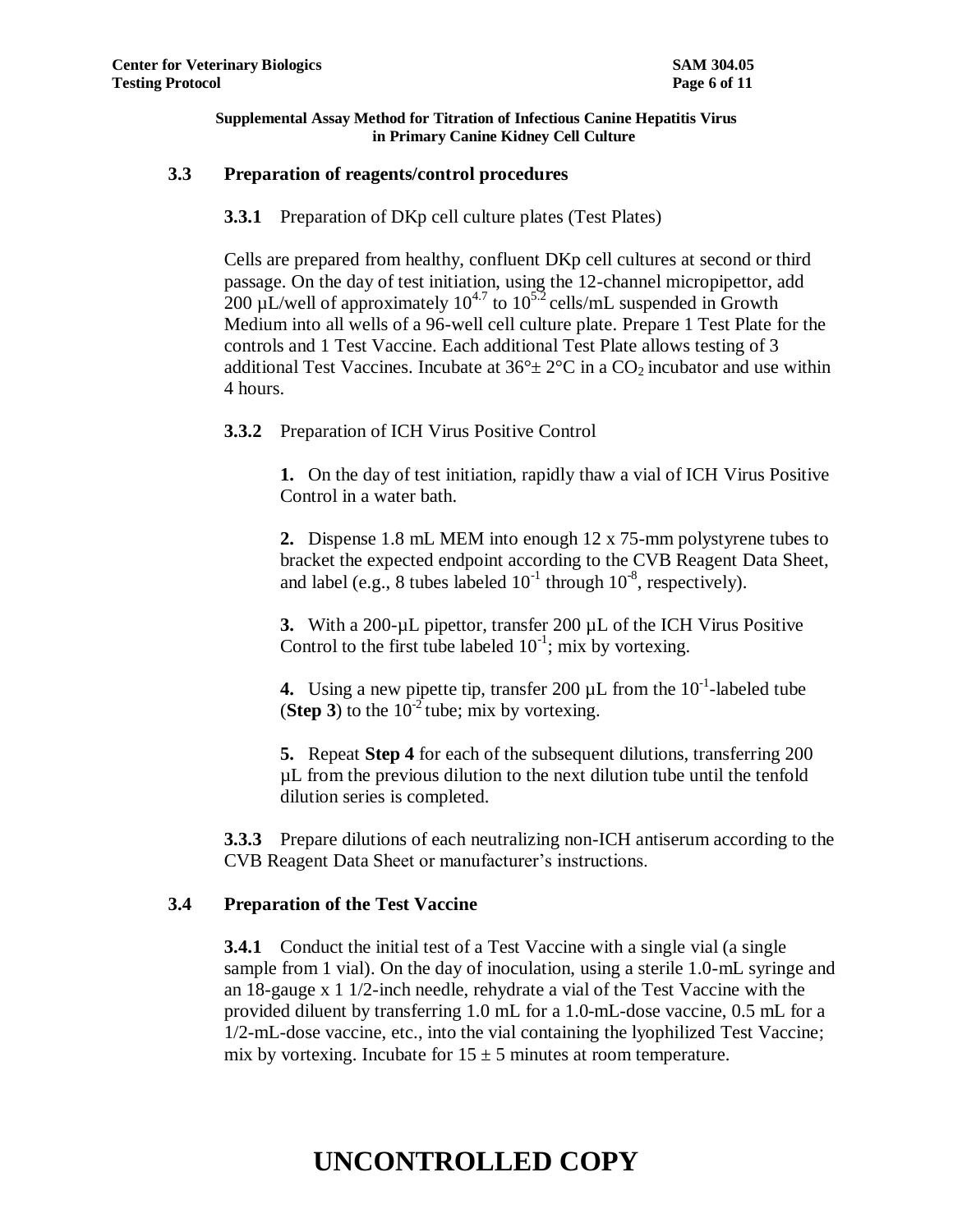**3.4.2** For multifraction ICH vaccines, neutralize the non-ICH fractions with antiserum specific to each virus fraction.

**1.** Dispense 200 µL of each of the required neutralizing antiserum into a 12 x 75-mm polystyrene tube labeled  $10^{-1}$  and q.s. with MEM to 1.8 mL. For example, to neutralize the 3 viral non-ICH Virus components of a CDV/ICH/CPI/CPV vaccine, dispense 200 µL of each of the diluted CDV, CPI, and CPV antisera into the tube labeled  $10^{-1}$ ; add 1.2 mL of MEM to obtain a final volume of 1.8 mL.

**2.** Pipette 200 µL of the reconstituted Test Vaccine to the labeled tube to yield a  $10^{-1}$  dilution; mix by vortexing.

**3.** Incubate at room temperature for  $30 \pm 5$  minutes.

**3.4.3** For vaccines containing only the ICH fraction, the  $10^{-1}$  dilution is prepared by adding 200 µL of the Test Vaccine to 1.8 mL of MEM in a 12 x 75-mm polystyrene tube, labeled  $10^{-1}$ ; mix by vortexing.

**3.4.4** Serial tenfold dilutions

**1.** Dispense 1.8 mL MEM into sufficient 12 x 75-mm polystyrene tubes to bracket the expected endpoint according to the CVB Reagent Data Sheet; appropriately label (e.g., 8 tubes, labeled  $10^{-1}$  through  $10^{-8}$ , respectively).

**2.** Using a new pipette tip, transfer 200  $\mu$ L from the tube labeled  $10^{-1}$  to the next dilution tube labeled  $10^{-2}$ ; mix by vortexing.

**3.** Repeat **Step 2** to the remaining tubes, transferring 200 µL from the previous dilution to the next dilution tube until the tenfold dilution series is completed.

## **4. Performance of the Test**

**4.1** On the day of test initiation, label the Test Plates and inoculate each of 8 wells/dilution with 25 µL of the Test Vaccine, starting with the highest dilution (most dilute). In a similar manner, inoculate 8 wells of the ICH Virus Positive Control (dilutions  $10^{-8}$  through  $10^{-5}$  for the example in **Section 3.3.2[2]**). Change tips between each unique sample (i.e., each Test Vaccine and the ICH Virus Positive Control), but tip changes are not necessary between each dilution in a series if pipetting from the most dilute to the most concentrated within that series (e.g.,  $10^{-8}$  through  $10^{-5}$ ).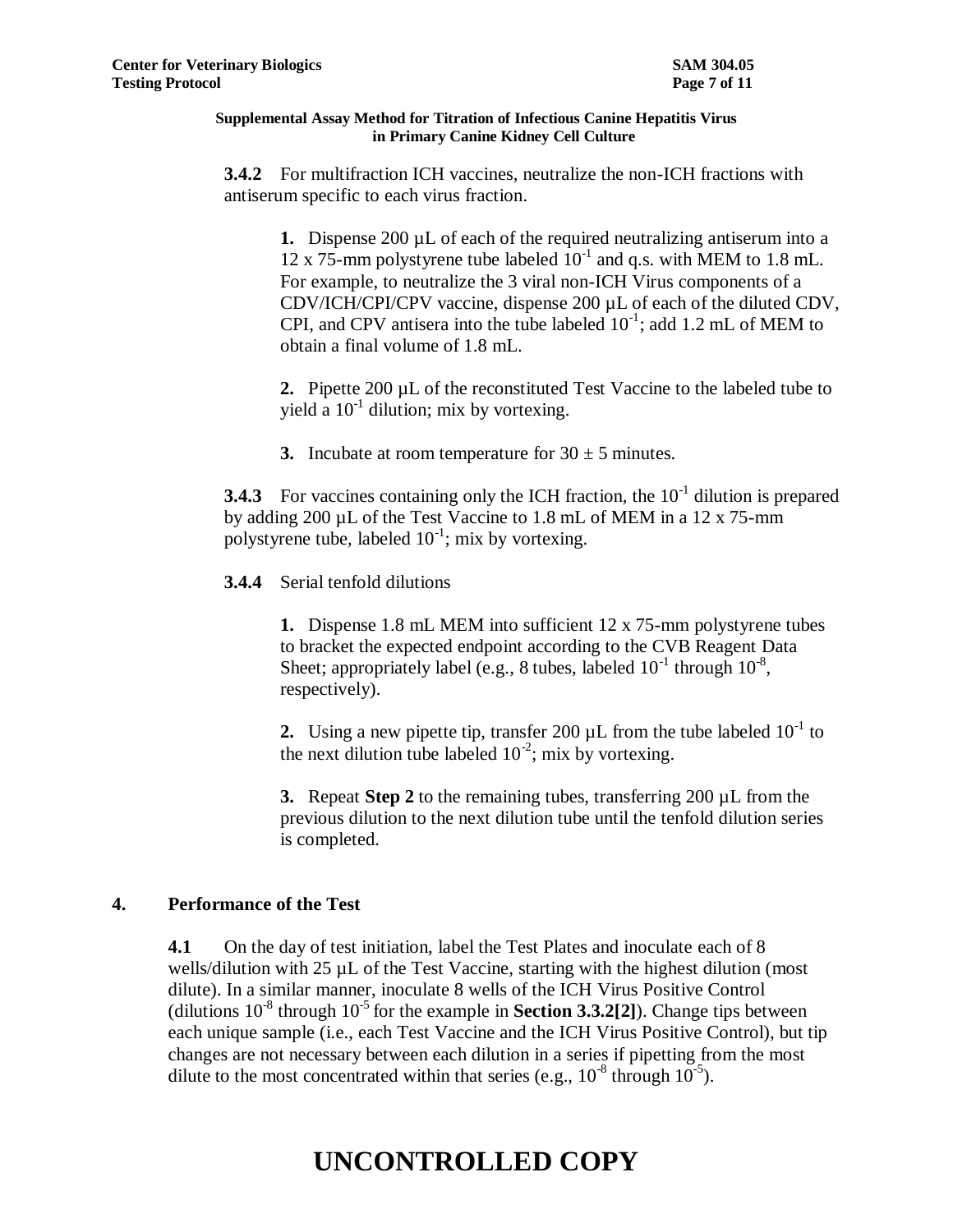**4.2** Eight uninoculated wells serve as negative cell controls.

**4.3** Incubate the inoculated Test Plates in the  $CO_2$  incubator for 11 days  $\pm$  1 day.

**4.4** After incubation, read at 100X or 200X magnification on an inverted light microscope and examine cells for CPE characterized by cell rounding and lysis.

**4.4.1** Wells displaying one or more CPE foci are considered to be positive for ICH Virus.

**4.4.2** Record results as the number of CPE-positive wells versus total number of wells examined for each dilution of the Test Vaccine and the ICH Virus Positive Control.

**4.5** Calculate the ICH endpoints of the Test Vaccine and the ICH Virus Positive Control using the Spearman-Kärber method as commonly modified by Finney. The titers are expressed as  $log_{10}$ , 50% tissue culture infective doses (TCID<sub>50</sub>).

Example:

 $10^{-2}$  dilution of Test Vaccine = 8/8 wells CPE positive  $10^{-3}$  dilution of Test Vaccine = 5/8 wells CPE positive  $10^{-4}$  dilution of Test Vaccine = 1/8 wells CPE positive  $10^{-5}$  dilution of Test Vaccine = 0/8 wells CPE positive

Spearman-Kärber formula:

**Test Vaccine Titer** =  $(X - d/2 + [d \cdot S])$  where:

 $X = log_{10}$  of highest dilution with all wells CPE positive (2)  **of tenfold dilution factor (1)**  $S =$ sum of proportion of wells CPE positive for all dilutions tested:

> 8 5 1 0 14  $8 + 8 + 8 + 8 = 8 = 1.75$

**Test Vaccine titer** =  $(2 - 1/2) + (1 \cdot 1.75) = 3.25$ 

Adjust the titer to the Test Vaccine dose as follows:

**A.** divide the **Test Vaccine Dose** by the **Inoculation Dose**

**Test Vaccine Dose** = manufacturer's recommended vaccination dose (for this ICH test vaccine, the recommended dose is 2 mL)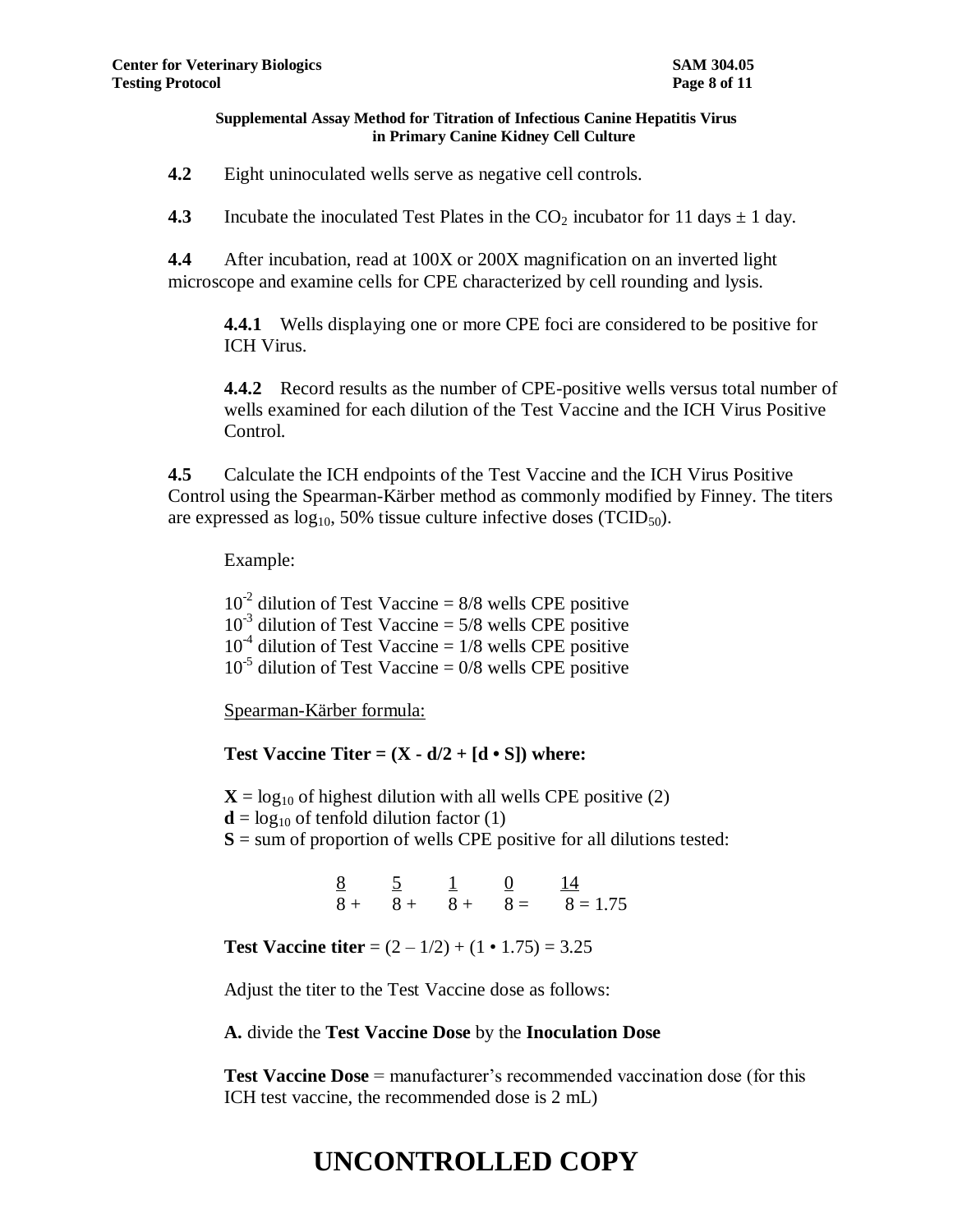**Inoculation Dose** = amount of diluted Test Vaccine added to each well of the Test Plate (for this ICH test vaccine, the inoculation dose is 0.025 mL)

> $2 \text{ mL dose}$  = 80 0.025 mL inoculum

**B.** calculate log<sup>10</sup> of value in **A** and add it to the **Test Vaccine titer** as illustrated below:

Log of  $80 = 1.9$ 

**Test Vaccine titer** = 3.25 + 1.9 = 5.15

Therefore the titer of the **ICH Test Vaccine** is  $10^{5.15}$  TCID<sub>50</sub>/2mL.

## **5. Interpretation of the Test Results**

## **5.1 Valid assay**

**5.1.1** The calculated titer of the ICH Virus Positive Control must fall within plus or minus 2 standard deviations  $(\pm 2 SD)$  of its mean titer, as established from a minimum of 10 previously determined titers.

**5.1.2** The lowest inoculated dilution of the ICH Virus Positive Control must exhibit a 100% positive CPE reaction (8/8). If an endpoint is not reached (1 or more wells are CPE positive wells at the highest dilution), the titer is expressed as "greater than or equal to" the calculated titer. If an endpoint is critical to testing, the highest (most dilute) must exhibit no positive CPE reaction (0/8).

**5.1.3** The uninoculated cell controls must not exhibit any CPE, degradation, or cloudy media that would indicate contamination.

**5.2** If the validity requirements are not met, then the assay is considered a **NO TEST** and can be retested without prejudice.

**5.3** In a valid test, if the titer of the Test Vaccine is greater than or equal to the titer contained in the Animal and Plant Health Inspection Service (APHIS) filed Outline of Production for the product under test, the Test Vaccine is considered **SATISFACTORY**.

**5.4** In a valid test, if the titer of the Test Vaccine is lower than the titer contained in the APHIS filed Outline of Production for the product under test, the Test Vaccine may be retested in accordance with 9 CFR, Part 113.8.b.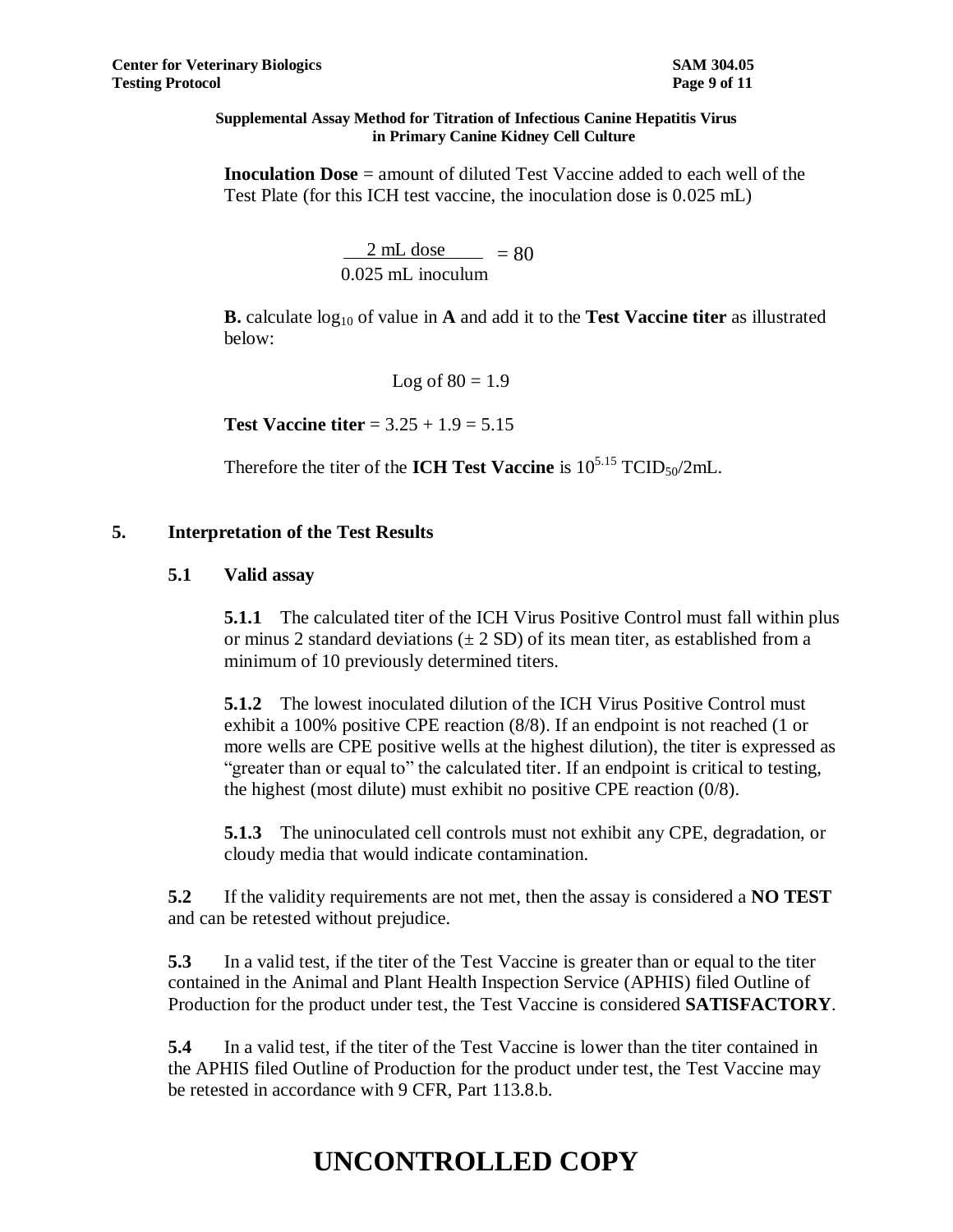## **6. Report of Test Results**

Results are reported as  $TCID_{50}$  per dose of Test Vaccine.

### **7. References**

**7.1** Title 9, *Code of Federal Regulations*, part 113.305, U.S. Government Printing Office, Washington, DC.

**7.2** Cottral, GE (Ed.), *Manual of standardized methods for veterinary microbiology*. Comstock Publishing Associates, Ithaca and London, 1978, pg. 731.

**7.3** Finney, DJ, *Statistical method in biological assay.* Griffin, London, 3rd ed., 1978, pp. 394-401.

### **8. Summary of Revisions**

### **Version .05**

 The Contact information has been updated; however, the Virology Section has elected to keep the same next review date for the document.

## **Version .04**

• The Contact information has been updated.

### **Version .03**

• The term "Reference" has been changed to "Positive Control" throughout the document.

### **Version .02**

This document was revised to clarify the practices currently in use at the Center for Veterinary Biologics and to provide additional detail. While no significant changes were made that impact the outcome of the test, the following changes were made to the document:

- **2.2.4.2** The amount of sodium bicarbonate (NaHCO<sub>3</sub>) has been changed from 2.2 g to 1.1 g.
- **2.2.4.7** Penicillin and streptomycin have been deleted.